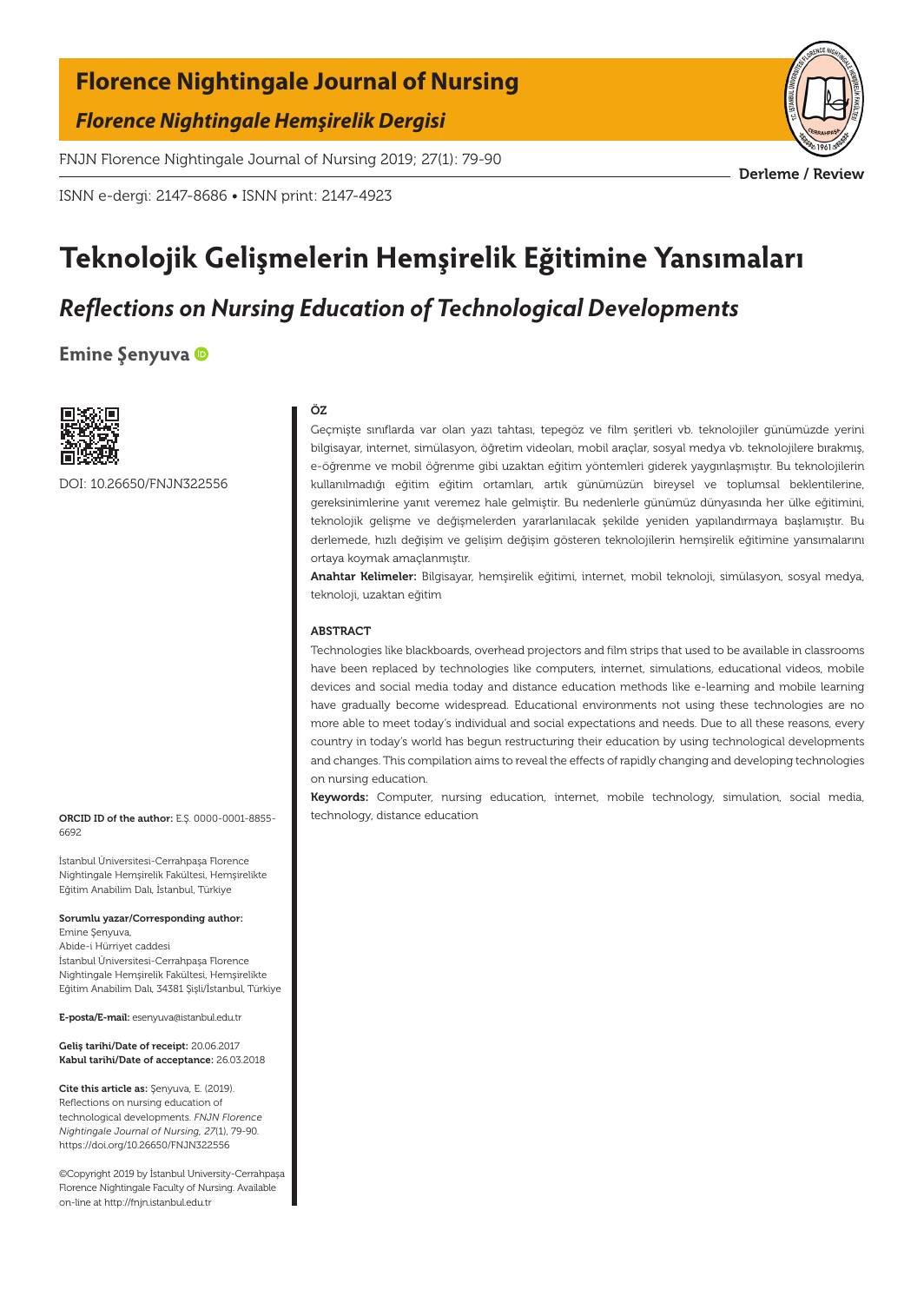#### **EXTENDED ABSTRACT**

**Technology:** Is one of the most important changes and developments affecting nursing education (Axley, 2008; Merill-Earlene, 2015). Today, the facts that while the number of students and the demand for nursing education programs are high, the number of faculty members is insufficient; the amount of scientific information specific to nursing increases; the content becomes complex; students' individual differences and abilities become increasingly important; students' profile and their expectations change etc. make it necessary to create and develop new environments in which technology is used in nursing education (American Association of Colleges in Nursing - AACN, 2005; Göriş, Bilgi & Bayındır, 2014). In addition, the importance of integrating new technologies into nursing education becomes even more evident considering the fact that the majority of nursing students are composed of individuals who have grown up around a rich knowledge circle called as the millennium generation or net (Z) generation and who use the Internet from an early age (Krautscheid & Burton, 2003).

In view of these changes, developments and requirements, today it is seen that the use of technologies like computer, the internet, distance education, simulation, instructional video, mobile texhnologies and social media, etc. is becoming increasingly widespread in order to provide students with knowledge, skills, attitudes and behaviors or to develop existing ones in nursing education (Krautscheid & Burton, 2003; Merill-Earlene, 2015; Raman, 2015).

**Computer:** Computers in nursing education are used to provide individualized computer assisted education environments by taking into account the individual characteristics of students, to provide a controlled clinical simulation environment similar to clinical experiences, to develop effective course materials of good quality, to present course contents in a more vibrant and interesting way with electronic presentation programs (Reigeluth, 1983), to record patient care and practices (Kukulska-Hulme and Shield, 2008).

**The Internet:** Internet enables nursing students to access the evidence-based nursing resources, websites and databases that cannot be reached while conducting research through web-based libraries and universities' web sites (Merill-Earlene, 2015). Nursing students use the internet not only in their education period but also to monitor the professional changes and developments during their professional life after graduation and to help patients, their families and relatives to reach reliable and accurate information by gaining knowledge about reliable online health information sources (Gilmour et al., 2011; Jamshidia, Mehrdad and Jamshidi, 2013).

**Distant Education:** Distance education provides nursing students with different options. It enables them to enroll in a distant program, to enroll in a distant university, to increase their professional qualifications, and to improve their level of education by overcoming time and geographic barriers. Distance education provides nursing students with lifelong learning by to be used in various vocational courses, certificate programs, undergraduate and graduate (Master, PhD) programs in nursing education in many countries (Şenyuva, 2011).

**Simulation:** Simulation is one of the most effective technologies in which cognitive and psychomotor behaviors are gained by nursing students with active participation in the learning-teaching process. Using patient simulators together with simulated opportunities and scenarios to create realistic clinical environments in nursing education provide nursing students with opportunity to implement, develop, and repeat (until the acquisition of the skill) knowledge, skills, attitudes and behaviors learned in the classroom environment into practice without harming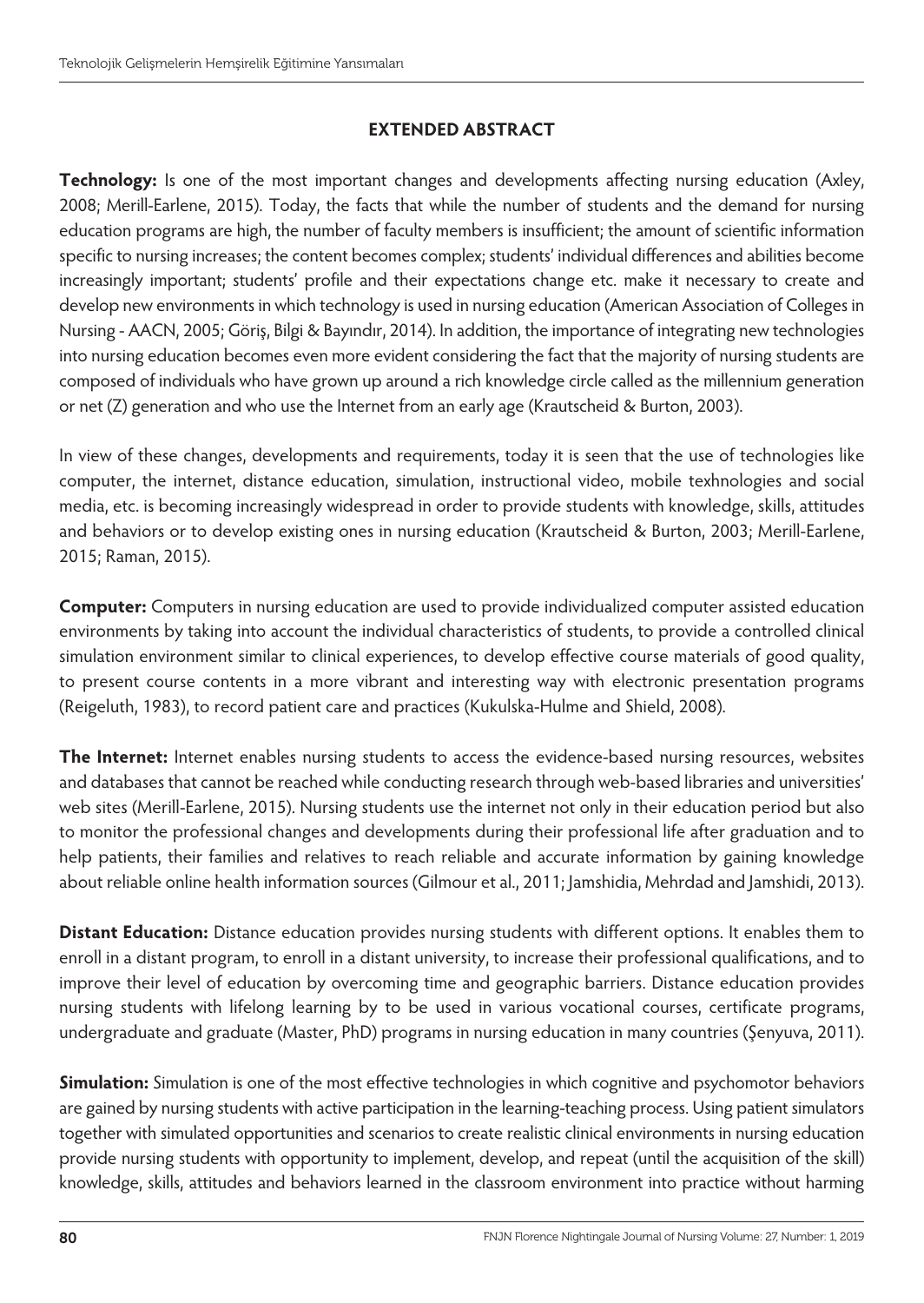real patients (Gaba, 2004; Nehring, 2008). They also help nursing students make knowledge, skills, attitudes and behaviors learned in the classroom environment adapt to continuously changing health care system, prepare themselves for clinical settings (Gaba, 2004; Shinnick and Mentes, 2011), teach themselves, support development of critical thinking, creative thinking, clinical decision making and problem solving skills and comprehensively picture special case/skill or sample case status in education (Parker and Myrick, 2009).

**Instructional Videos:** Instructional videos help students to create an environment that is independent in terms of space and time and in which students can learn according to their own speed, to watch and repeat a lesson that a teacher or a student missed, to reach knowledge and ideas, to gain working discipline, to work in a planned and programmed manner, and to use again and again (Prensky, 2001). It provides an effective communication environment. With these features, instructional videos are important in terms of enhancing individual and professional development of nursing students.

Nursing education now requires extensive preparation and training for nursing students to acquire psychomotor skills prior to clinical practice (Hibbert et al., 2013; Mete and Uysal, 2010). In this context, the use of instructional videos in nursing education enables students to develop psychomotor skills, to improve cognitive abilities such as creating meaningful mental activities and interpreting these activities, critical thinking, problem solving, keeping in memory, remembering, etc. and psychological abilities such as motivation, learning pleasure etc (Hibbert et al., 2013; Pekdağ, 2010).

**Mobile Technologies:** In nursing education, mobile technologies can be used both in class and outside class activities. In classroom environment, by using mobile technologies such as tablet computers, smart phones and pocket computers; taking notes, keeping record on a mobile device, sending all content to mobile devices via smart board, and student evaluation exams can be carried out and interaction of project team for student groups working in the classroom and cooperative student projects can be provided (Corlett and Sharpless, 2004; Çelik, 2012; Finn and Vandenham, 2004; Kukulska-Hulme and Shield, 2008). In addition, students can carry out learning activities by using mobile question-answer applications in which educational exchanges and discussions are made, and they can carry out learning activities on mobile applications by using discussion platforms Medical dictionaries, patient information materials, etc. can be successfully integrated into nursing education through PDAs (Corlett and Sharpless, 2004; Finn and Vandenham, 2004).

**Social Media:** Social media enables nursing students to improve their skills to professionally and clearly contact with each other and with educators despite place and time barriers; to get peer support; to take responsibility; to work with independent groups and to make decisions and it also enables them to access the required information quickly (Anderson, 2011; Agustin, 2013; Barry and Hardiker, 2012; Moule, Ward and Lockyer, 2010; Schmitt, Sims-Giddens and Booth, 2012; Seaman and Tinti-Kane, 2013; White, 2007). In addition, social media allows nursing students to participate in international and national platforms related to nursing and exchange ideas to improve nursing (Anderson, 2011; Barry and Hardiker, 2012; Good, Howland and Thackray, 2008; Seaman and Tinti-Kane, 2013).

As a results technologies help nursing students to overcome the gap between theoretical and practice by preparing them for the clinical environment they cannot encounter in their practice. Therefore, the application of technologies in all stages of nursing education and in the available courses and the evaluation of the results are important in order to guide the future studies.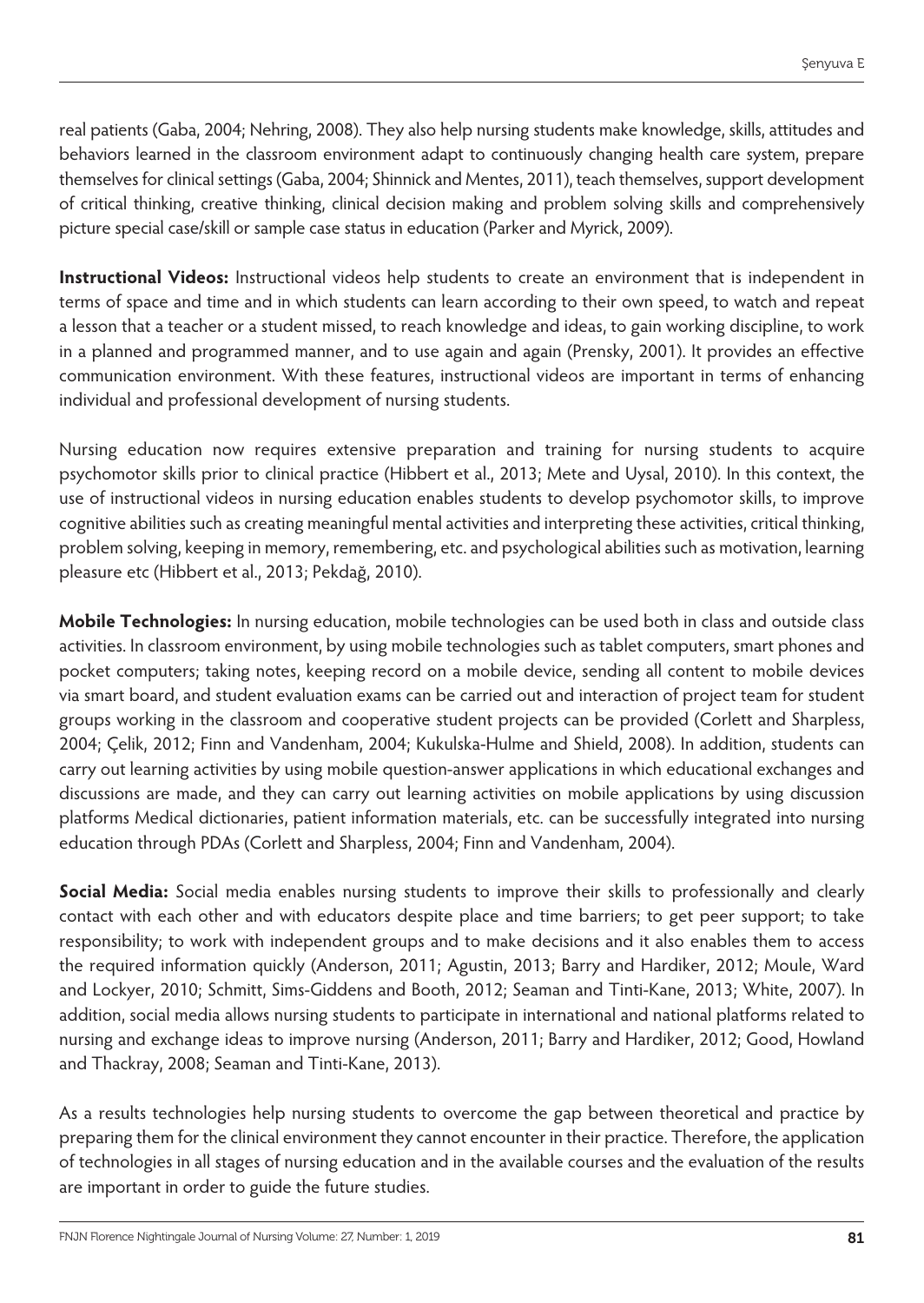### GİRİŞ

Günümüzde bilim ve teknolojide yaşanan hızlı ve sürekli gelişme ve değişmeler siyasal, sosyal, ekonomik ve kültürel alanları etkilemiş, bu alanlarda teknoloji kullanımını ayrıcalık olmaktan çıkararak zorunluluk haline getirmiştir. Teknolojinin en yoğun kullanıldığı ve en fazla etkilediği alanlardan biri de eğitimdir.

Eğitim ve teknoloji; bireylerin yaşamlarının, toplumların siyasal, sosyal ve kültürel ilişkilerinin, ekonomik refah düzeylerinin yükseltilmesinde önemli rolü olan iki temel öğedir. Bu iki öğe, geçmişten günümüze insanın doğal ve sosyal çevresine hâkim olma yönünde gösterdiği çabalarda başvurduğu birer araç olmuştur. Eğitim; bir ülkenin ekonomik, siyasi ve sosyal gelişimine temel oluşturan öğelerden biridir. Bireylerin doğuştan sahip olduğu gizil güçlerinin ve yeteneklerinin açığa çıkarılmasına, onun daha güçlü, daha olgun, yaratıcı ve yapıcı bir varlık olarak gelişmesine hizmet etmektedir. Teknoloji ise, bireylerin eğitim yoluyla kazandığı bilgi, beceri, tutum ve davranışlardan daha etkin, daha verimli biçimde yararlanmasında, onları daha sistemli ve bilinçli olarak uygulamasında yardımcı olmaktadır. Bu nedenle, hızlı gelişim ve değişim gösteren teknolojinin hemşirelik eğitiminde etkin ve verimli olarak kullanılması zengin eğitim ortamlarının yaratılması, eğitim sürecinde öğrencilerin öğrenme hızlarının arttırılması, kaliteli, etkili ve kalıcı öğrenmelerin gerçekleşmesi açısından önemlidir. Ayrıca, hemşirelik eğitiminde teknolojileri doğru ve etkili kullanma özellikle öğrenme çağındaki genç neslin düşünme becerileri kazanmasında önemli rol oynamakta, bilgilerin, düşüncelerin, duyguların geniş kitlelere daha kolay aktarılabilmesini sağlamakta ve teknoloji hakkındaki tutumların değişmesine yardımcı olmaktadır.

Bu derlemede, hızlı gelişim ve değişim gösteren teknolojilerin hemşirelik eğitimine yansımalarını ortaya koymak amaçlanmıştır.

### Değişen-Gelişen Teknolojiler ve Hemşirelik Eğitimi

Teknoloji, hemşirelik eğitimini etkileyen en önemli gelişme ve değişmelerden biridir (Axley, 2008; Merill-Earlene, 2015).

Günümüzde hemşirelik eğitim programlarına başvuran öğrenci sayısının ve talebinin fazla, öğretim elemanı sayısının yetersiz olması, hemşireliğe özgü bilimsel bilgi miktarının artması, içeriğin karmaşık hale gelmesi, öğrencilerin bireysel farklılıklarının ve yeteneklerinin giderek daha fazla önem kazanması, öğrenci profilinin ve beklentilerinin değişmesi vb. nedenler de hemşirelik eğitiminde teknolojinin kullanıldığı yeni ortamların oluşturulmasını ve geliştirilmesini zorunlu hale getirmektedir (American Association of Colleges in Nursing - AACN, 2005; Göriş, Bilgi ve Bayındır, 2014). Ayrıca hemşirelik öğrencilerinin büyük çoğunluğunun milenyum kuşağı ya da net (Z) kuşağı olarak adlandırılan zengin bir bilgi çevresinde büyüyen ve erken yaşlardan itibaren interneti kullanan kuşakta yer alan bireylerden oluştuğu dikkate alındığında, yeni teknolojilerin hemşirelik eğitimine entegre edilmesinin önemi daha da ortaya çıkmaktadır (Krautscheid ve Burton, 2003).

Hemşirelikle ilgili kurum ve kuruluşlar da teknolojik, bilimsel ve insan kaynakları açısından sürekli değişim gösteren sağlık bakım hizmetlerinde çalışan hemşirelerin yetiştirildiği hemşirelik eğitiminde teknoloji kullanımının gerekliğini vurgulamaktadırlar. Amerikan Hemşireleri Kredilendirme Merkezi (American Nurses Ceredentialing Center – ANCC) teknolojiyi, hemşirelik hizmetlerinin, hemşirelik eğitim ve uygulamalarının temeli olarak kabul etmektedir. Uluslararası Hemşireler Birliği (The International Council of Nurses - ICN) ve birçok Ulusal Hemşirelik Dernekleri (National Nurses Associations – NNAs), kanıt temelli hasta bakımını sağlamada bilgiye ulaşma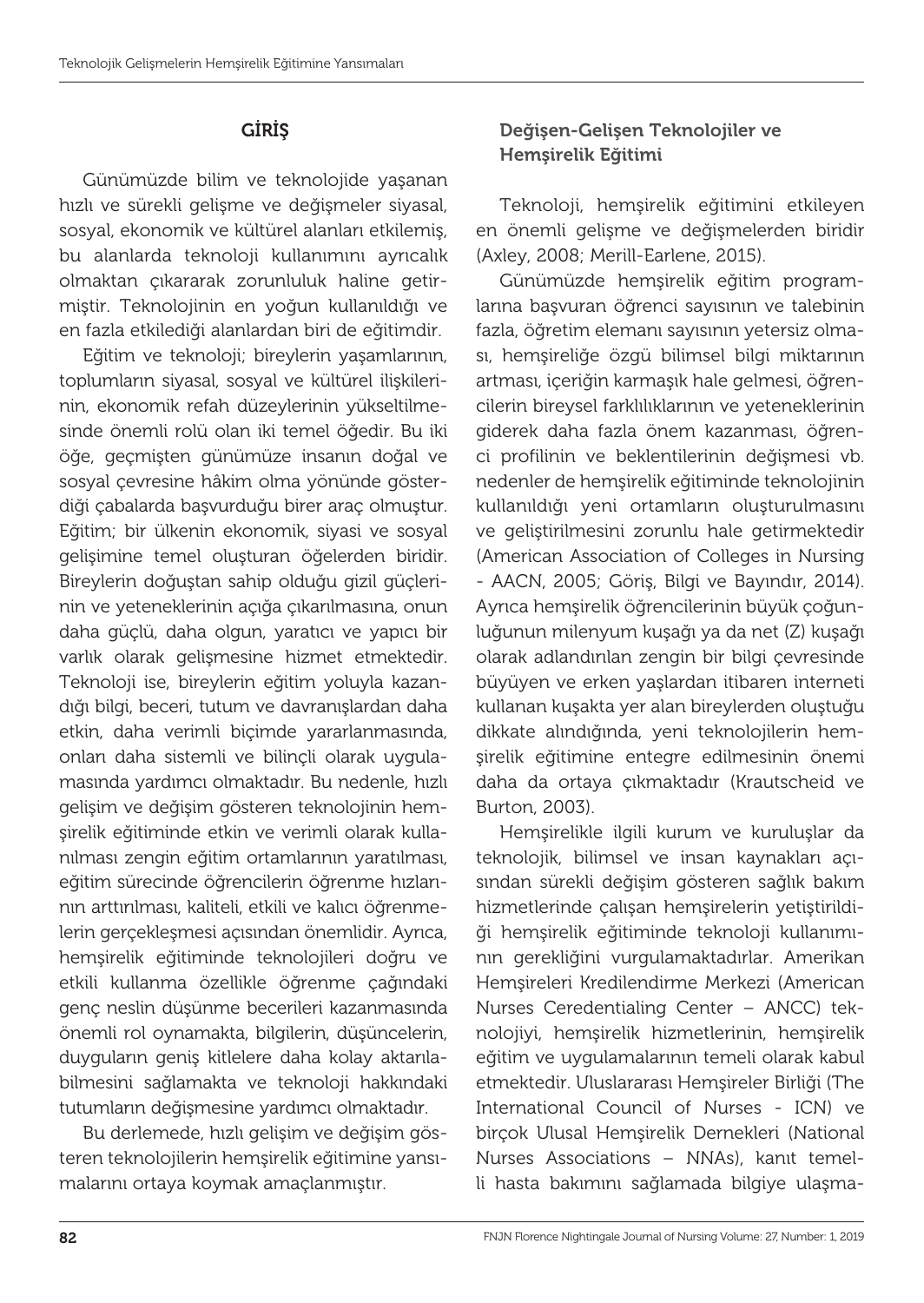nın gerekli olduğu günümüz klinik uygulama ortamlarına hemşirelik öğrencilerini hazırlayacak hemşirelik eğitim programlarına teknolojinin entegre edilmesi ve yeni teknolojilerin kullanımı için fırsatların yaratılması gerektiğini vurgulamaktadır. Ulusal Hemşirelik Birliği (National League for Nursing – NLN) de hemşire eğitimcilerin, öğrencilerin öğrenmesini kolaylaştırmak ve öğrenme sürecini desteklemek için öğrenme-öğretme ortamlarında teknolojilerin kullanmasını önermektedir.

Bu değişme ve gelişmeler, gereklilikler dikkate alındığında günümüzde hemşirelik eğitiminde öğrencilere bilgi, beceri, tutum ve davranışlar kazandırmak ya da varolanları geliştirmek amacıyla bilgisayar, internet, uzaktan eğitim, simülasyon, öğretimsel video, mobil araçlar ve sosyal medya vb. teknolojilerin kullanımının giderek yaygınlaştığı görülmektedir (Krautscheid ve Burton, 2003; Merill-Earlene, 2015; Raman, 2015).

#### Bilgisayar

Bilgisayar; bilgiye ulaşma, haberleşme vb. birçok özelliği içinde barındırması nedeniyle eğitim ortamlarında kendine farklı bir yer edinerek önemli derecede kabul görmüştür/görmektedir (Jamshidia, Mehrdadi ve Jamshidi, 2012).

Hemşirelik eğitiminde bilgisayarlar; farklı özelliklere sahip öğrencilere bireysel özellikleri dikkate alınarak bireyselleştirilmiş bilgisayar destekli eğitim ortamları sunmak, klinik deneyimlere benzer kontrollü klinik simülasyon ortamı sağlamak, etkili ve kaliteli ders materyalleri geliştirmek, ders içeriklerini elektronik sunum programları ile daha canlı ve ilgi çekici şekilde sunmak (Reigeluth, 1983), hasta bakım ve uygulamalarını kaydetmek amacıyla kullanılmaktadır (Kukulska-Hulme ve Shield, 2008). Bu durum hemşirelik öğrencilerinin mezun olduktan sonra yarının sağlık sistemi içinde

etkili bir şekilde çalışabilmesi için bilgisayar kullanabilecek yeterlikte olmasını dolayısıyla hemşirelik öğrencilerine eğitimleri sırasında bilgisayar okuryazarlğı becerilerinin kazandırılmasını gerektirmektedir (Jamshidia, Mehrdadi ve Jamshidi, 2012; Reigeluth, 1983).

#### İnternet

İnternet; dünya üzerindeki bilgisayar ağlarının birbirleri ile bağlanması sonucu ortaya çıkmış, dünya çapında yaygın olan ve sürekli büyüyen, herhangi bir sınırlaması ve yöneticisi olmayan internasyonel bilgi iletişim ağıdır (Merill-Earlene, 2015).

İnternet; farklı bölgelerde yaşayan, ortak ilgi alanlarına sahip hemşirelik öğrenci ve eğitimcileri ile iletişim kurmak, bilgileri karşılıklı paylaşmak, fikirlerini tartışmak, fikir alışverişinde bulunmak, mesleğe ilişkin son değişme ve gelişmeleri izlemek, ödev-seminer sunumları hazırlamak, video izlemek, ders materyallerine ulaşmak vb. birçok nedenle kullanılmaktadır (Kukulska-Hulme ve Shield, 2008). İnternetin sağladığı diğer bir fırsat ise, hemşirelik öğrencilerinin araştırma yaparken ulaşamayacağı kanıta dayalı hemşirelik kaynaklarına, web sitelerine ve veritabanlarına internet üzerinden hizmet veren kütüphanelerden ve üniversitelerin web sayfalarından ulaşabilmelerine olanak vermesidir. Böylece hemşirelik öğrencileri, ihtiyacı olduğu zaman bu materyallere rahatça ulaşıp kendine uygun olan zamanlarda bireysel gelişimini sürdürebilmektedir (Merill-Earlene, 2015). Hemşirelik öğrencileri yalnızca eğitim sürelerinde değil, mezuniyet sonrası mesleki yaşamları sırasında da mesleki değişim ve gelişmeleri izlemek, güvenilir çevrimiçi sağlık bilgi kaynakları hakkında bilgi sahibi olarak hasta ve ailesinin, yakınlarının güvenilir ve doğru bilgiye erişmelerine yardımcı olmak amacıyla da interneti kullanmaktadır (Gilmour ve ark., 2011; Jamshidia, Mehrdad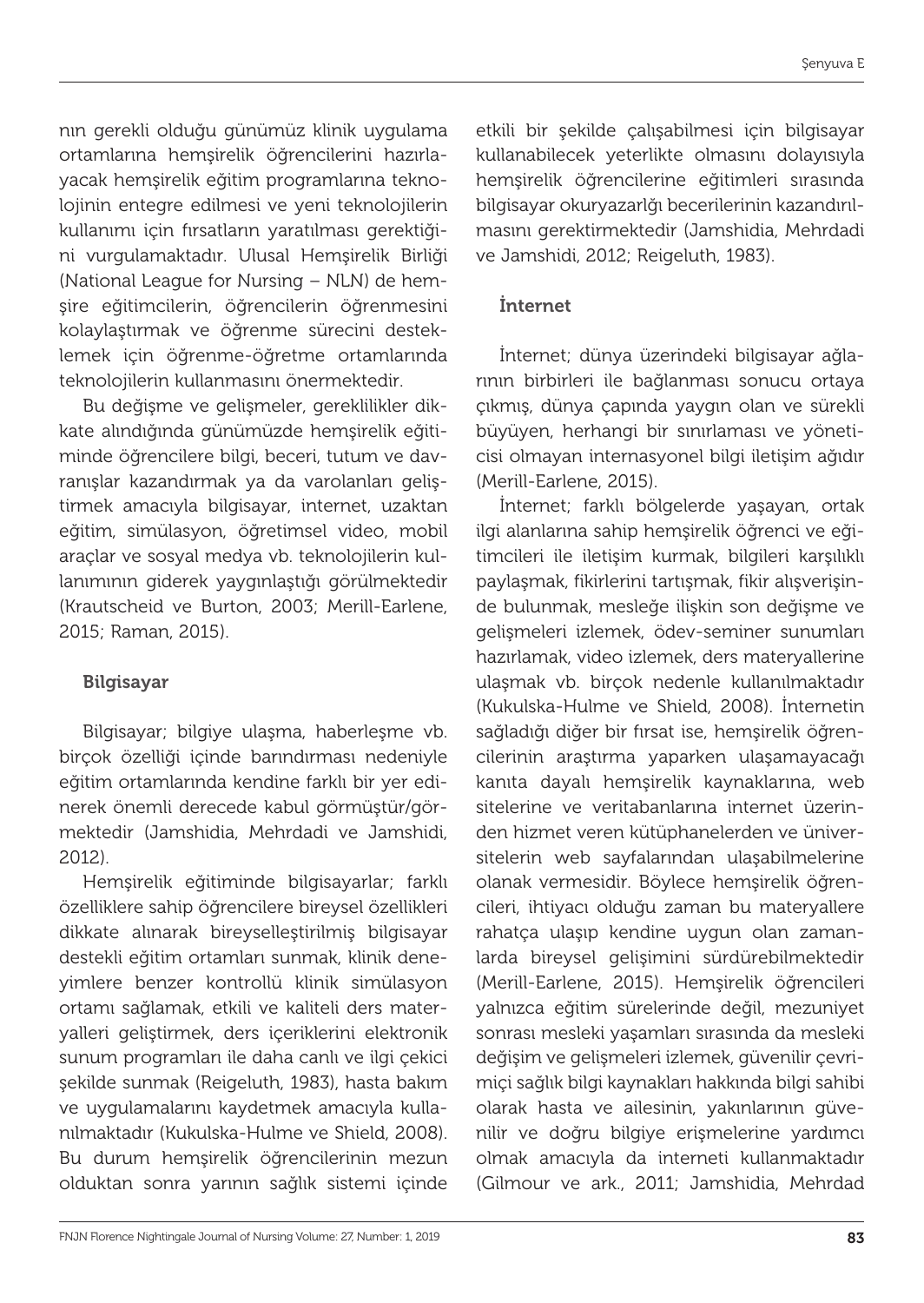ve Jamshidi, 2013). Bu nedenlerle internet, hemşirelik öğrencilerinin öğrenme alışkanlıklarını ve deneyimlerini zenginleştirmek için kullanabilecekleri mükemmel bir teknolojidir ve hemşirelik eğitiminin ayrılmaz bir parçasıdır (Merill-Earlene, 2015).

#### Uzaktan Eğitim

Günümüzde gelişmiş ya da gelişmekte olan tüm ülkelerin eğitim sistemleri içinde yaygın olarak yer almaya başlayan uzaktan eğitim; öğrenci ve eğitimcilerin, eğitimin bir kısmı ya da bütününde farklı mekânlarda bulunduğu, zamandan bağımsızlığın sağlandığı, öğrencinin kendi isteği ile etkin olarak eğitime katıldığı, telekomünikasyon araçlarının kullanıldığı bir eğitim yaklaşımıdır (Şenyuva, 2011). 1970'li yıllara kadar çoğunlukla basılı materyallere dayalı olarak gerçekleştirilen uzaktan eğitim, 1980'li yılların ilk yıllarından itibaren televizyonun, 1990'lı yılların sonlarından itibaren ise internetin/web'in yaygın olarak kullanıldığı ortamlara dönüşmüştür (Harrison, 2006; Şenyuva, 2014).

Uzaktan eğitim, hemşirelik öğrencilerine farklı seçenekler sunmakta, onların zaman ve coğrafi engelleri aşarak uzaktaki bir programa, üniversiteye kaydolmalarını, mesleki niteliklerini arttırmalarını, eğitim düzeylerini yükseltmelerini mümkün kılmaktadır. Farrel ve ark. (2006), Mahoney ve ark. (2005), Daugherty ve Funke (1998) yaptıkları araştırmalarda hemşirelik öğrencilerinin bilginin küreselleşmesi, yaşam boyu eğitime verilen önemin artması vb. nedenlerle farklı coğrafi bölgelerde yaşayan ve çalışan öğrencilerin lisans ve lisansüstü (yükseklisans, doktora) eğitimlerinde uzaktan eğitimin kullanılmasının önemli olduğunu ifade ettiklerini belirlemişlerdir.

Uzaktan eğitim, Amerika Birleşik Devletleri, Avusturalya, İngiltere, Almanya, Kanada vb. birçok ülkede hemşirelik eğitiminde mezuniyet sonrası çeşitli mesleki kurslarda, sertifika programlarında, lisans tamamlama ve lisansüstü (yüksek lisans, doktora) eğitimlerde kullanılarak hemşirelik öğrencilerinin yaşam boyu öğrenmelerine olanak sağlamaktadır (Şenyuva, 2011). Ülkemizde de hemşirelik alanındaki ilk uzaktan eğitim uygulamaları; 18.08.1993 tarihli ve 496 sayılı Kanun Hükmünde Kararname ile Sağlık Bakanlığı ile anlaşmaya gidilerek, sağlık meslek lisesi mezunu çalışan hemşirelerin önlisans eğitimi için Anadolu Üniversitesi Açıköğretim Fakültesi bünyesinde "Hemşirelikte Önlisans Programı" açılması ile başlamıştır (Ergöl, 2011; Şenyuva, 2013). 25.04.2007 tarihli ve 5634 sayılı Kanun Hükmünde Kararname ile 02.05.2007 tarih ve 26510 sayılı Resmi Gazetede yayımlanan "Hemşirelik Kanunu" nun 1. maddesinde de hemşirelerin eğitim düzeyi "lisans" olarak belirtilmiş (http://rega.basbakanlik.gov.tr/#, 14.05.2007), bu durum sağlık bakım hizmetlerinde çalışan sağlık meslek lisesi ve önlisans mezunu hemşirelere yönelik lisans tamamlama programlarının düzenlenmesini gündeme getirmiştir. Ancak bu dönüşüm sırasında çağdaş yaklaşımlar ve gereklilikler kadar yüksekokulların coğrafi dağınıklığı, geleneksel eğitim kurumlarındaki öğretim elemanlarının nitelik ve nicelik yönünden yetersizliği, idari ve hizmetli personel sayılarının yetersizliği, ders araç-gereçleri, dershane, kütüphane, laboratuvar, spor salonu gibi eğitim ortamlarının fiziksel olanaklarının yetersizliği, öğrenci sayılarının fazlalığı, farklı müfredat programlarının uygulanması vb. sorunların yaşanması sağlık bakım hizmetlerinde çalışan sağlık meslek lisesi ve önlisans mezunu hemşirelerin "lisans tamamlamaya yönelik eğitimlerinin de, "Hemsirelikte Önlisans Programı"nda olduğu gibi uzaktan eğitim yöntemiyle desteklenmesinin gerekliliğini ortaya çıkarmıştır. Bu zorunluluk doğrultusunda T. C Sağlık Bakanlığı Sağlık Eğitimi Genel Müdürlüğü'nün 05.08.2009 tarih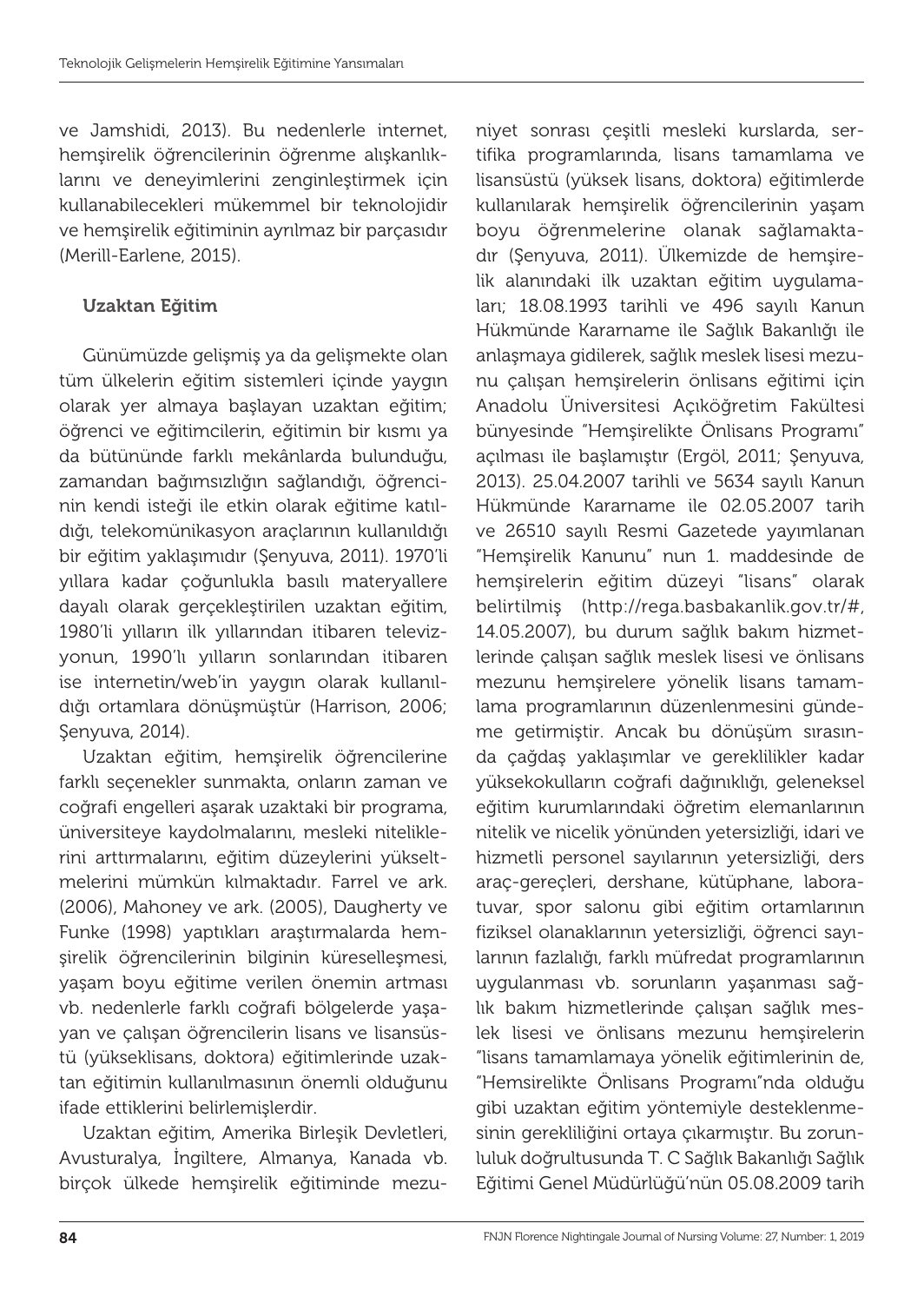ve 9532 sayılı genelgesinde Sağlık Bakanlığı ile YÖK arasında işbirliği yapılarak; Hemşirelik Lisans Tamamlama Programı için Erzurum Atatürk Üniversitesi ile protokol imzalanmıştır (Şenyuva, 2013; Şenyuva, 2012). 2009-2010 öğretim yılında Erzurum Atatürk Üniversitesi uzaktan eğitim yolu ile HELİTAM adını verdiği Hemşirelikte Lisans Tamamlama Programını açmıştır. 2014-2015 öğretim yılından itibaren farklı üniversitelerin hemşirelik bölümleri de Hemşirelikte Lisans Tamamlama programını yürütmeye başlamıştır.

Bu bağlamda uzaktan eğitim, hemşirelik öğrencilerinin bireysel ve mesleki gelişimlerini sağlaması açısından önemli bir teknolojidir (Farrel ve ark., 2006; McNeil ve ark., 2003; Şenyuva, 2011).

#### Simülasyon

Simülasyon ve klinik beceri merkezlerine duyulan ilgi havacılık, askeri ve nükleer güç vb. endüstrilerdeki uygulamalar ile başlamıştır. Hasta bakımını geliştirmesi ve hasta güvenliğini sağlayarak hemşirelik öğrencilerine bilişsel ve psikomotor davranışların kazandırılmasını sağlaması nedeniyle son 20 yılda hemşirelik eğitiminde yaygınlaşmıştır (Gaba, 2004; Nehring, 2008). Ayrıca günümüzde hemşirelik eğitimine devam eden öğrenci sayısının fazla öğretim elemanı sayısının az olması, eğitimcilerin kuramsal bilgilere ağırlık vermesi, sınıf ortamında öğrenilen kuramsal bilgilerin uygulamaya aktaramaması, hemşirelik öğrencilerinin sağlık bakımı hizmetlerinin karmaşık yapısı içinde sınırlı uygulama alanında uygulamaya çıkması, uygulama alanlarının öğrenme hedeflerine uygun olmaması, uygulama alanında daha az zaman geçirmesi dolayısıyla yeterli klinik deneyim kazanamaması, uygulama alanında öğretim elemanı ve hemşire desteğinin az olması, vb. nedenler hemşirelik eğitiminde

simülasyon kullanımını arttırmıştır/arttırmaktadır (Gaba, 2004; Moule, Ward ve Lockyer, 2010).

Simülasyon; hemşirelik öğrencilerinin öğrenme-öğretme sürecine aktif katılımını sağlayarak bilişsel ve psikomotor davranışların kazandırıldığı en etkili teknolojilerden biridir. Hemşirelik öğrencilerinin eğitimleri sırasında karşılaşabilecekleri ya da karşılaşamayacakları (nadir bulunan), laboratuvarda ya da sınıf ortamında gösterilmesi tehlikeli, pahalı olan klinik olayların, durumların ya da uygulamaların canlandırılmasıdır (Gaba, 2004; Nehring, 2008). Rol yapma, vaka analizi, yazılım paketleri, aktif/ interaktif simülatörler (semptomları gösteren, tedavi kararlarına ve diğer eylemlere cevap veren mankenler) de dâhil olmak üzere farklı yöntemler yoluyla klinik uygulamayı temsil eder (Bland, Topping ve Wood, 2011; Moule, Ward ve Lockyer, 2010). Hemşirelik eğitiminde gerçekçi klinik ortamlar yaratmak amacıyla simüle edilen fırsatlar ve senaryolar ile birlikte hasta simülatörleri kullanmak; hemşirelik öğrencilerinin gerçek hastalara zarar vermeden sınf ortamında öğrendiği bilgi, beceri, tutum va davranışları uygulamaya aktarmasına, geliştirmesine, beceri kazanıncaya kadar kadar tekrar etmesine, sürekli değişen sağlık bakım sistemine uyumlarının sağlanmasına ve klinik ortamlara hazırlanmasına (Gaba, 2004; Shinnick ve Mentes, 2011), kendi kendine öğrenmesine, eleştirel düşünme, yaratıcı düşünme, klinik karar verme ve problem çözme becerilerinin gelişimi desteklemesine, eğitimde özel durum/beceri veya örnek olgu durumu çok yönlü canlandırılmasına olanak sağlamaktadır (Parker ve Myrick, 2009). Yapılan araştırmalarda da hemşirelik eğitiminde kuramsal bilgi ve uygulama arasındaki boşluğun simülasyon kullanımı ile kapatılabileceği, nitelikli ve güvenli bakımın sağlaması ve sürdürülmesinde hemşirelik öğrencilerine kazandırılması gereken bilgi, beceri, tutum ve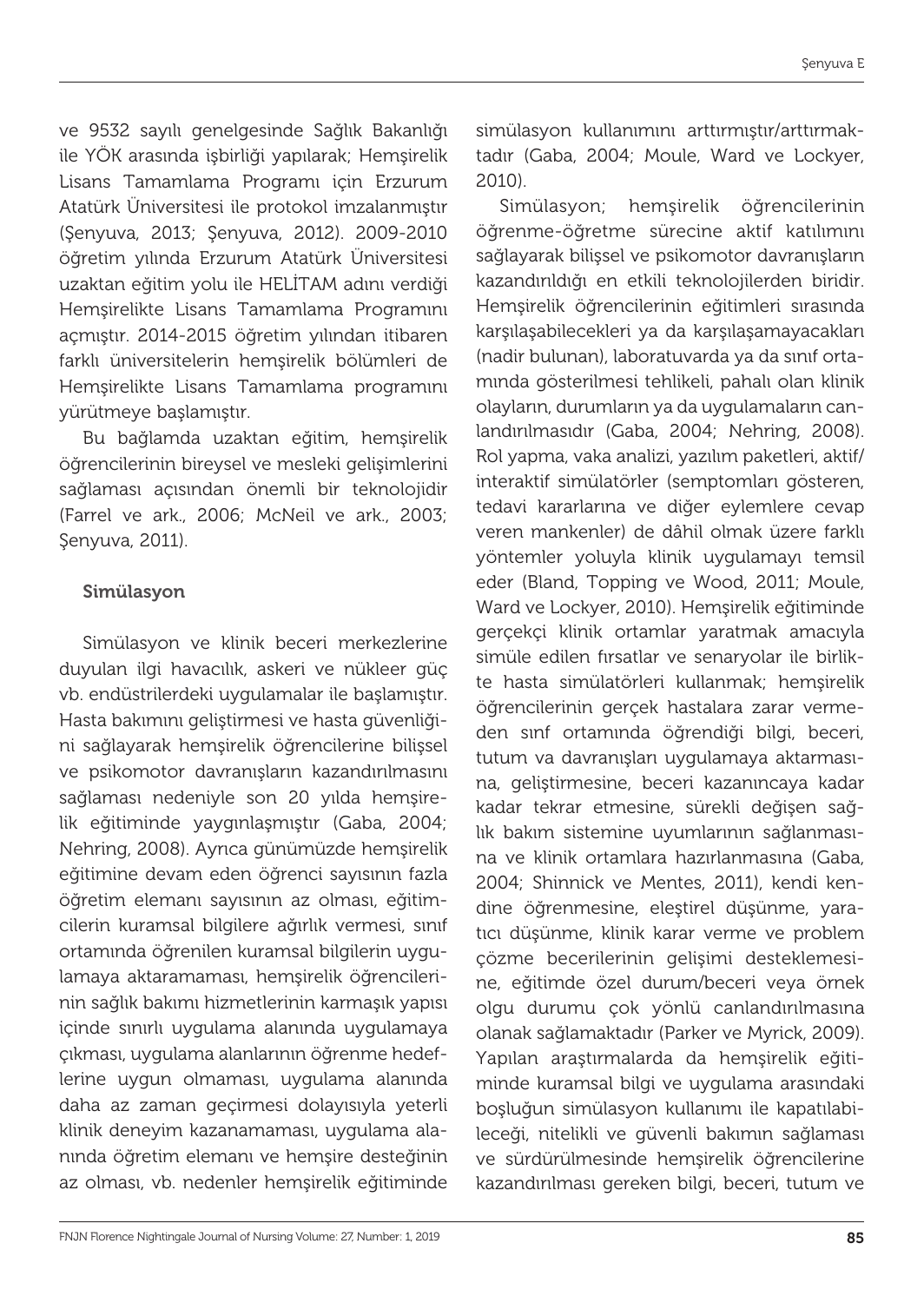davranışların simülasyonlarla kazandırılabileceği vurgulanmaktadır (Alinier, 2006; Terzioğlu ve ark., 2012). Bu nedenlerle hemşirelik öğrencilerinin hasta ile karşılaşmadan önce hasta bakımını deneyimleyebilecekleri simülasyon uygulamalarının gerçekleştirileceği ortamların oluşturulması önem taşımaktadır.

## Öğretim Videoları

Öğretim videoları; renk, hareket ve sesi aynı görüntüde kaynaştırma/bir araya getirme özelliğine sahip olması nedeniyle görme ve işitme duyusuna aynı anda hitap eden, hem bilgi deposu hem de iyi bir gösteri aracı olarak somut ve kalıcı öğrenme sağlayan etkili bir iletişim ve öğrenme aracıdır (Mardis, 2009; Prensky, 2001).

Öğretim videoları; hemşirelik öğrencilerine zaman - mekân açısından bağımsız, kendi hızlarına göre öğrenebilecekleri bir ortam yaratmakta, etkili iletişim ortamı sunmakta, eğitimci ve öğrenciye kaçırdığı bir dersi izleme ve tekrar etme, bilgi ve fikirlere erişme, çalışma becerisi kazandırma, planlı ve programlı hareket etme, tekrar tekrar kullanma vb. fırsatlar sunmaktadır (Prensky, 2001). Bu özellikleri ile öğretim videoları, hemşirelik öğrencilerinin bireysel ve mesleki gelişimlerini sağlaması açısından önemlidir.

Hemşirelik eğitimi, günümüzde hemşirelik öğrencilerinin klinik uygulama alanlarına çıkmadan önce psikomotor (devimsel) becerileri kazanması için kapsamlı hazırlık ve eğitim gerektirir (Hibbert ve ark., 2013; Mete ve Uysal, 2010). Bu bağlamda hemşirelik eğitiminde öğretimsel videoların kullanımı, öğrencilerin psikomotor becerilerinin gelişmesine, anlamlı zihinsel etkinlikler oluşturma ve bu etkinlikleri yorumlama, eleştirel düşünme, sorun çözme, bellekte tutma, hatırlama vb. bilişsel, motivasyon, öğrenme zevki vb. psikolojik yeterliklerinin gelişmesine olanak sağlamaktadır (Hibbert ve ark., 2013; Pekdağ, 2010). Clifton ve Mann (2011) hemşirelerin eğitiminde Youtube'un kullanılması ile ilgili yaptıkları çalışmada; öğrenci katılımında, kritik farkındalıklarda ve kalıcı öğrenmeyi kolaylaştırmada fayda sağladığını tespit etmişlerdir. Geri (2012) öğretim videolarının çağımızın sabırsız ve dikkati çabuk dağılan hemşirelik öğrencilerinin dikkatlerini toplayabilecek öğeler içermesi nedeniyle öğrenme ve akademik başarılarına katkı sağladığını, sosyal etkileşim fırsatı verdiğini belirtmiştir (Prensky, 2001). Chan (2010) öğretim videolarının hemşirelik öğrencilerinin öğrenmelerinde ve dikkatlerini korumalarında kendilerine yardımcı olduğuna inandıklarını ve öğretim videolarını diğer çevrimiçi öğrenme ortamlarına göre en çok tercih edilen teknoloji olarak gördüklerini belirlemiştir. Palmer (2007) öğrencilerin öğretim videolarını eğitsel açıdan değerli bulduklarını, konuları anlamaya yardımcı olduğu fakat uzun videoların sıkıcı olabileceğini, yazılı materyaller yerine video teknolojisinin daha faydalı olduğunu ifade ettiklerini saptamıştır. Sadi ve ark. (2010) da öğretim videolarının kalıcı öğrenmeyi ve daha iyi kavramayı sağlayarak motivasyonu arttırdığı, sonucuna ulaşmışlar, öğretim videoları izletilerek soyut konuların somutlaştırılabileceği ve derslerin çoklu ortam kaydı yapılarak Youtube benzeri sayfalarda öğrencilere açık kaynak olarak sunulması gerektiğini belirtmişlerdir. Yapılan bu çalışmalar da gözönüne alındığında öğretim videoları, hemşirelik eğitiminde öğrencilerin psikomotor beceri eğitimlerinde beceri kazandırılması, derslerin/konuların pekiştirilmesi vb. amacıyla en yaygın kullanılan teknolojilerinden biridir.

## Mobil Teknolojiler

Mobil teknolojiler; öğrencilere zaman ve mekândan bağımsız olarak sınıf dışında sınıfa bağımlı kalmadan cep telefonları/bilgisayarları,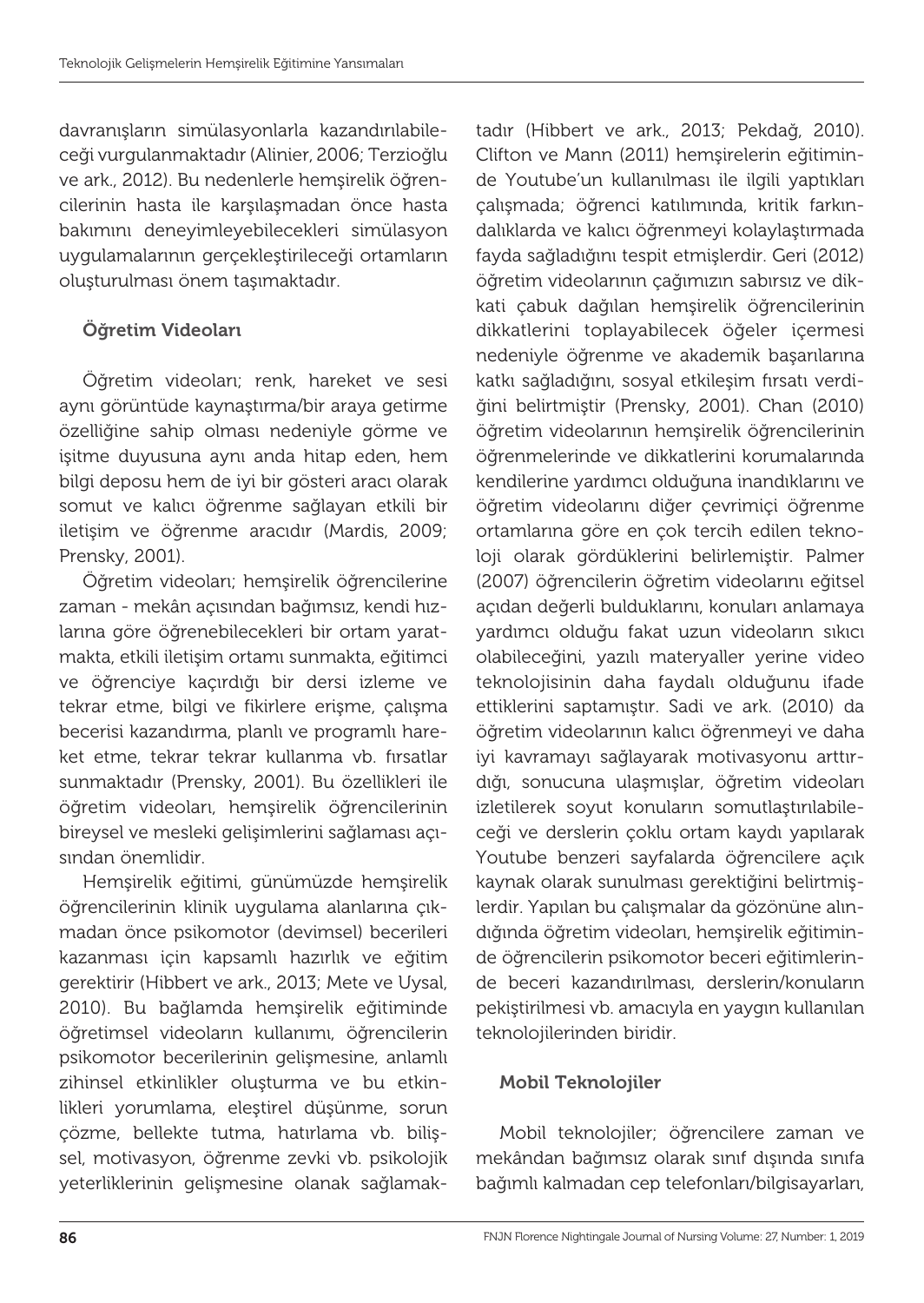akıllı telefonlar, taşınabilir medya oynatıcıları, tabletler, PDA'lar (Personal Digital Assistant) ve dijital ses kayıt cihazları vb. taşınabilir teknolojiler ile eğitim olanağı sağlayan öğrenme ve iletişim teknolojisidir (Bollen ve ark., 2006; Motiwalla, 2007). Kolay taşınabilir ve kablosuz erişim teknolojilerine sahip mobil araçlar aracılığıyla öğrencilere öğretim materyallerine erişim ve öğrenme kolaylığı sağlaması, büyük miktarda bilgiyi depolayabilmesi, saklaması, taşıması ve aktarması, gelişmiş kullanıcı etkileşimlerini destekleyen uygulamalara imkan vermesi vb. özelliklerinden dolayı hemşirelik eğitiminde kullanımları giderek yaygınlaşmaktadır (Guerreo, Ochoa ve Collazos, 2010; Gülseçen ve ark., 2010; Motiwalla, 2007; Mutlu, Yenigün ve Uslu, 2006; Walton, Childs ve Blenkinsopp, 2005).

Hemşirelik eğitiminde mobil teknolojiler, gerek sınıf içi gerekse sınıf dışı etkinliklerde kullanılabilmektedir. Sınıf içinde tablet bilgisayar, akıllı telefon, cep bilgisayarı gibi mobil teknolojiler kullanılarak not tutma, mobil cihaza kayıt tutma, akıllı tahta aracılığıyla bütün içerikleri mobil cihazlara yollama ve öğrenci değerlendirme sınavları yapılabilmekte, sınıfta takım çalışması yapan öğrenci grupları ve işbirlikli öğrenci projelerinde proje ekibinin etkileşimleri sağlanabilmektedir (Corlett ve Sharpless, 2004; Çelik, 2012; Finn ve Vandenham, 2004; Kukulska-Hulme ve Shield, 2008). Akıllı telefon, tablet vb. kişisel mobil araçlar, akademik ve klinik ortamlarda bilgi veya materyallere, ders kitaplarına, güncel kanıtlara ve kılavuzlara hızlı ve sürekli erişimi sağlamak için kullanılmakta, hemşirelik öğrencilerinin klinik uygulamalara ilişkin sorumluluklarını yerine getirmeden önce öğretim videolarını, eğlence ve öğrenmeye yönelik oyunları izlemelerine, simülasyonları görüntüleyebilmelerine ve eğitimcilere kısa mesaj yoluyla zamanında ulaşmalarına olanak sağlamaktadır (Kenny ve ark., 2009; Maag, 2006). Ayrıca öğrenciler,

eğitsel paylaşımların ve tartışmaların yapıldığı mobil soru-cevap uygulamalarını kullanarak öğrenme faaliyetlerini gerçekleştirilebilmekte, tartışma platformlarını kullanarak da öğrenme faaliyetlerini mobil uygulamalar üzeriden sürderebilmektedirler. PDA'lar aracılığıyla tıbbi sözlükler, hasta bilgi materyalleri vb. hemşirelik eğitimine başarıyla entegre edilebilmektedir (Corlett ve Sharpless, 2004; Finn ve Vandenham, 2004). Merill-Earlene (2015), mobil teknolojilerin öğrencilerin klinik uygulamalarında hemşirelik prosedürlerini, hastaların hastalıkları hakkındaki bilgi ve tedavilerini takip etmelerini sağlaması açısından önem kazanacağını vurgulamaktadır. Sınıf dışında ise mobil teknolojiler, yaşam boyu öğrenmeyi desteklemektedir. Bir başka ifadeyle mobil teknolojilerin hemşirelik eğitiminde kullanımı, öğrencilerin aktif olarak farklı öğrenme ortamlarına katılmalarını sağlamakta ve herhangi bir zamanda ya da herhangi bir yerde öğrendiklerini desteklemektedir (Miller ve ark., 2005).

#### Sosyal Medya

Sosyal medya; kullanıcıların bilgi, fikir, kişisel mesaj ve diğer içerikleri paylaşmak için çevrimiçi topluluklar (Twitter®, Facebook® ve LinkedIn® gibi sosyal ağ siteleri; bloglar; Second Life ve Mendeley vb.) oluşturdukları bir elektronik iletişim biçimidir (Giordano ve Giordeno, 2011; Lemley ve Burnham, 2009; Liu, 2009; Schmitt, Sims-Giddens ve Booth, 2012; Seaman ve Tinti-Kane, 2013).

Scanlon, Jones ve Waycott (2005)'a göre sosyal medya; mesleki ve eğitim alanında iletişim, geribildirim, değerlendirme yönüyle eğitimcilere yarar sağlayan ve öğretim etkinliklerini zenginleştiren bir teknolojidir. Arroyo'a (2011) göre sosyal medya; informal öğrenmeyi destekleyen ve bu şekilde, sosyal ilişkiler, görüşmeler, işbirliği ve görev paylaşımlarına dayanarak bilgi yapılandırılmasını sağlayan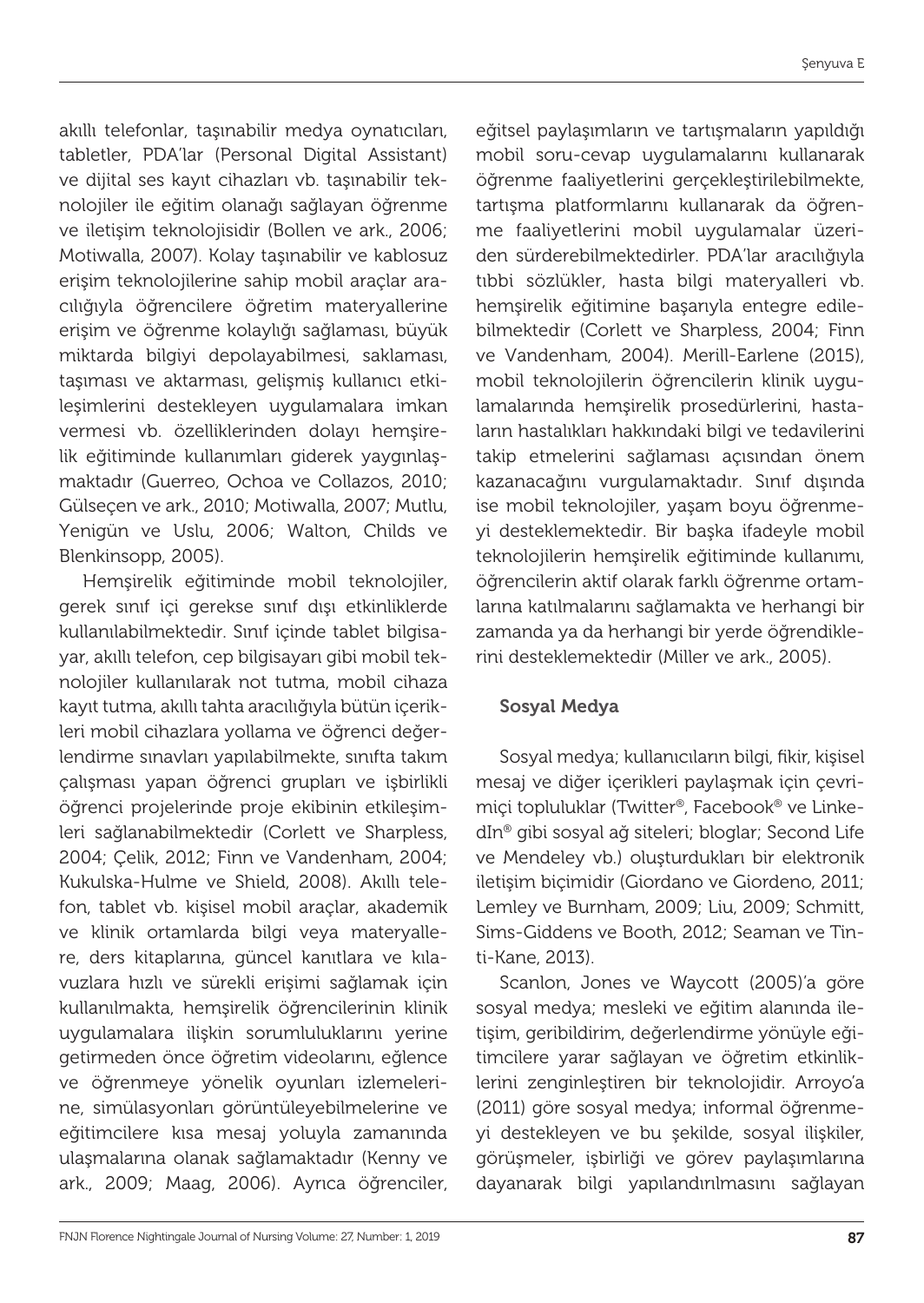iletişim araçlarıdır. Kimmerle ve Ekinci gibi akademisyenlere göre de sosyal medya, öğrencilerin akranları ile bilgi edinimi, paylaşımı ve üretimi yapdıkları, aktif katılımlarını sağladıkları, yaratıcılıklarını geliştirdikleri ve bilgilerini yapılandırdıkları iletişim araçlarıdır (Çakır, 2011).

Sosyal medya, hemşirelik öğrencilerinin birbirleri ve eğitimciler ile yer, zaman ve süre engellerine rağmen profesyonelce ve açık şekilde iletişim kurma, akran desteği alma, sorumluluk üstlenme, bağımsız-grupla çalışma ve karar verme vb. becerilerini geliştirmekte, gerekli bilgilere hızlı bir şekilde erişilebilmelerini sağlamaktadır (Anderson, 2011; Agustin, 2013; Barry ve Hardiker, 2012; Moule, Ward ve Lockyer, 2010; Schmitt, Sims-Giddens ve Booth, 2012; Seaman ve Tinti-Kane, 2013; White, 2007). Peck (2014) de yaptığı çalışmada hemşirelik okullarının %53'ünün Twitter vb. sosyal medya uygulamalarını kritik bakım simülasyonlarında kullandığını belirlemiştir (Peck, 2014). Ayrıca sosyal medya, hemşirelik öğrencilerinin hemşireliği geliştirmek için hemşirelikle ilgili uluslararası ve ulusal platformlara dâhil olmasına ve fikir alışverişinde bulunmasına olanak sağlamaktadır (Anderson, 2011; Barry ve Hardiker, 2012; Good, Howland ve Thackray, 2008; Seaman ve Tinti-Kane, 2013). Sosyal medyanın kullanıldığı bu eğitim ortamlarında hemşirelik öğrencileri yaratıcı düşünme, sorgulama, analiz etme, eleştirel düşünme ve üretme becerileri de geliştirmektedir. Bu nedenlerle hemşirelik eğitimlerinde çok fazla kullanılmayan sosyal medyanın hemşirelik öğrencilerinin mesleki iletişim, hasta mahremiyeti, profesyonellik, sağlık politikası, etik, hastalık hakında bilgi vb. konularda daha fazla bilgi ve beceri kazanmalarına, fikir alışverişinde bulunmalarına, farklı konularda işbirliği yapmalarına fırsat vermesi nedeniyle kullanımının arttırılması önemlidir (Schmitt, Sims-Giddens ve Booth, 2012).

### SONUÇ VE ÖNERİLER

Günümüzde hemşirelik eğitiminde kaliteyi artırmak ve öğrenmeyi yaşamın her aşamasına yaymak için teknolojik değişme ve gelişmelerden yararlanmak kaçınılmazdır. Teknolojiler, hemşirelik öğrencilerini uygulamalarında karşılaşamayacakları klinik ortamalara hazırlayarak, kuramsal ile uygulama arasındaki uçurumu kapatmaya yardımcı olmaktadır. Bu nedenle teknolojilerin hemşirelik eğitiminin tüm aşamalarında ve mevcut derslerde uygulaması ve sonuçlarının değerlendirilmesi daha sonra yapılacak çalışmalara yol göstermesi açısından önem taşımaktadır.

Unutulmamalıdır ki, teknolojinin hemşirelik eğitiminde sınıfta, laboratuvar ya da klinik ortamda kullanılması öğrencilerin sorun çözme, eleştirel düşünme ve klinik akıl yürütme becerilerinin gelişmesine de yardımcı olacaktır.

Hakem Değerlendirmesi: Dış bağımsız.

Çıkar Çatışması: Yazar çıkar çatışması bildirmemiştir.

Finansal Destek: Yazar bu çalışma için finansal destek almadığını beyan etmiştir.

Peer-review: Externally peer-reviewed.

Conflict of Interest: The author have no conflicts of interest to declare.

Financial Disclosure: The author declared that this study has received no financial support.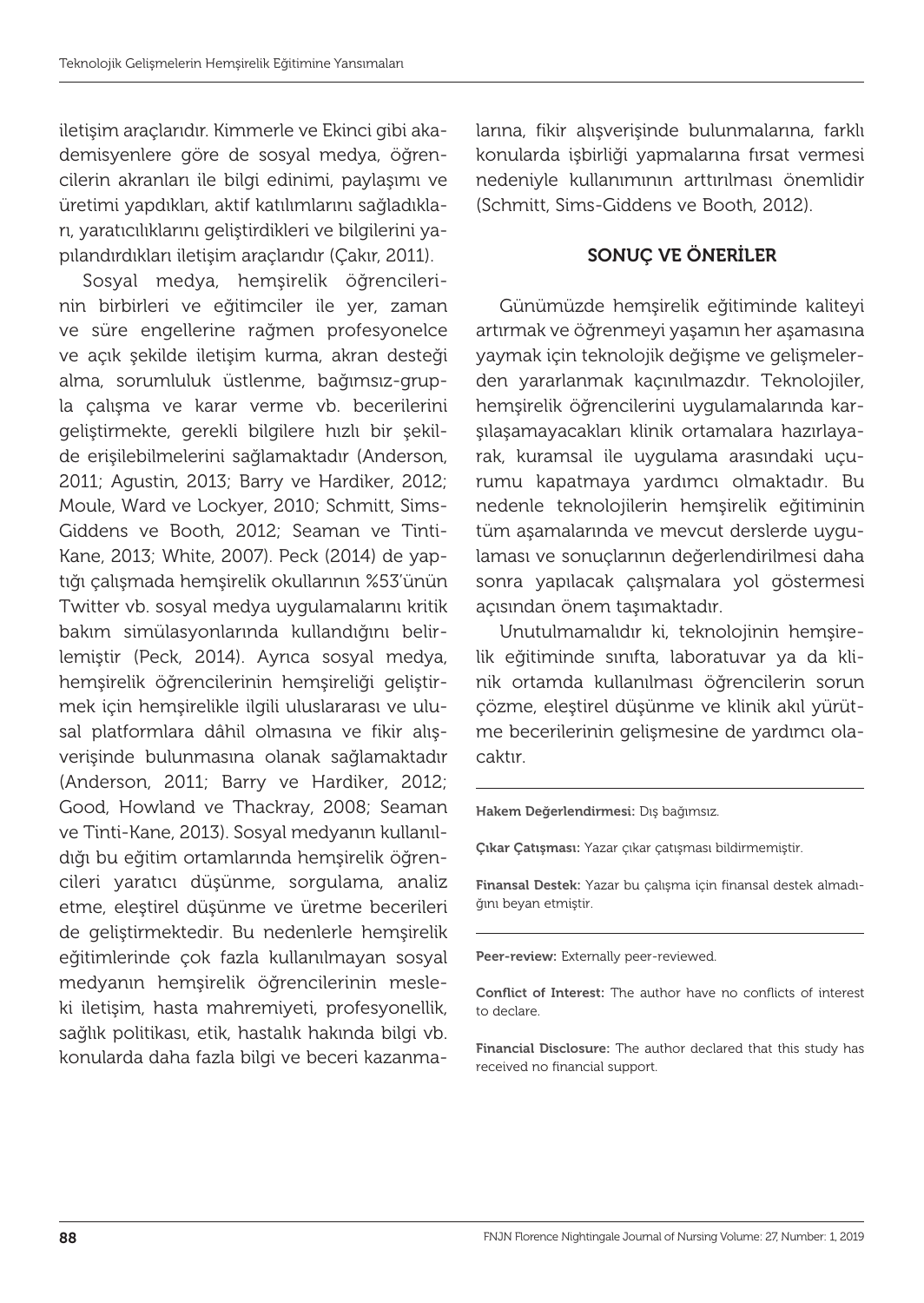#### **Kaynaklar**

Agustin, H.M. (2013). More professors use social media as a teaching tool. Retrieved from http://www.citytowninfo.com/ career-and-education-news/articles/more-professors-usesocial-media-as-a-teaching-tool-13102401, 15.04.2017.

- Axley, L., (2008). The Integration of technology into nursing curricula: supporting faculty via the technology fellowship program. *OJIN: The Online Journal of Issues in Nursing*, *13*(3).
- American Association of Colleges of Nursing (2005). *White paper. Faculty shortages in baccalaureate and graduate nursing programs: Scope of the problem and strategies for expanding the supply.* Washington, DC: Author.
- Anderson, J. (2011). Social network use: A test of self-regulation. *Journal of Nursing Regulation, 2*(1), 36-41. [\[CrossRef\]](https://doi.org/10.1016/S2155-8256(15)30300-8)
- Barry, J. & Hardiker, N. (2012). Advancing nursing practice through social media: A global perspective. *The Online Journal of Issues in Nursing, 17*(3), 5.
- Bland, A.J., Topping, A. & Wood, B. (2011). A concept analysis of simulation as a learning strategy in the education of undergraduate nursing students. *Nurse Education Today, 31*(7), 664-670. [\[CrossRef\]](https://doi.org/10.1016/j.nedt.2010.10.013)
- Bollen, L., Juarez, G., Westermann, M. & Hoppe, H. U. (16-17 Nov 2006). *PDAs as input devices in brainstorming and creative discussions*. Fourth IEEE International Workshop on Wireless, Mobile and Ubiquitous Technology in Education, Washington. [\[CrossRef\]](https://doi.org/10.1109/WMTE.2006.261362)
- Chan, Y. M. (2010). Video instructions as support for beyond classroom learning. *Procedia Social and Behavioral Sciences, 9*, 1313-1318. [\[CrossRef\]](https://doi.org/10.1016/j.sbspro.2010.12.326)
- Clifton, A., & Mann, C. (2011). Can YouTube enhance student nurse learning? *Nurse Education Today, 31*(4), 311-313. [\[CrossRef\]](https://doi.org/10.1016/j.nedt.2010.10.004)
- Corlett, D., Sharples, M., Bull, S. & Chan, T. (2005). Evaluation of a mobile learning organiser for university students*. Journal of Computer Assisted Learning, 21*(3), 162-170. [\[CrossRef\]](https://doi.org/10.1111/j.1365-2729.2005.00124.x)
- Çakır, H. (2011). Mobil öğrenmeye ilişkin bir yazılım geliştirme ve değerlendirme. *Çukurova Üniversitesi Eğitim Fakültesi Dergisi, 2*(40), 1-9.
- Çelik, A. (2012). *Yabancı dil öğreniminde karekod destekli mobil öğrenme ortamının aktif sözcük öğrenimine etkisi ve öğrenci görüşleri: Mobil sözlük örneği.* (Yüksek Lisans Tezi). Gazi Üniversitesi Eğitim Bilimleri Enstitüsü, Ankara.
- Daugherty, M. & Funke, B.L. (1998). University faculty and student perceptions of web-based instruction. *Journal of Distance Education, 13*(1), 21-39.
- Farrell, G., Cubit, K., Bobrowski, C. & Salmon, P. (2006). Using the www to teach undergraduate nurses clinical communication. *Nurse Education Today,* 25. Retrieved from http://www.ncbi. nlm.nih.gov/sites/entrez?db=pubmed&list\_uids=, 03.09.2016.
- Finn, M. & Vandenham, N. (2004). The handheld classroom: educational implications of mobile computing. *Australian Journal of Emerging Technologies and Society, 2*(1), 21-35.
- Gaba, D. (2004). The future vision of simulation in health care. Ouality and Safety in Health Care, *13*(1), 2-10. [\[CrossRef\]](https://doi.org/10.1136/qshc.2004.009878)
- Gilmour, J.A., Huntington, A., Broadbent, R., Strong, A. & Hawkins M (2011). Nurses' use of online health information in medical wards. *Journal of Advanced Nursing, 68*(6), 1349- 1358. [\[CrossRef\]](https://doi.org/10.1111/j.1365-2648.2011.05845.x)
- Giordano, C., & Giordeno, C. (2011). Health professions students' use of social media. *Journal of Allied Health, 40*(2), 78-81.
- Good, J., Howland, K. & Thackray, L. (2008). Problem-based learning spanning real and virtual words: A case study in second life. *Research in Learning Technology, 16*(3), 163- 172. [\[CrossRef\]](https://doi.org/10.3402/rlt.v16i3.10895)
- Göriş, S., Bilgi, N. & Bayındır, S.D. (2014). Hemşirelik eğitiminde simülasyon kullanımı. *Düzce Üniversitesi Sağlık Bilimleri Enstitüsü Dergisi, 4*(2), 25-29.
- Guerrero, L.A., Ochoa, S. & Collazos, C. (2010). A mobile learning tool for improving grammar skills. *Procedia Social and Behavioral Sciences, 2*(2). 1735-1739. [\[CrossRef\]](https://doi.org/10.1016/j.sbspro.2010.03.975)
- Gülseçen, S., Gürsul, F., Bayrakdar, B., Çilengir, S. & Canım, S. (10-12 Şubat 2010)*. Yeni nesil mobil öğrenme aracı: Podcast*. Akademik Bilişim 2010 Konferansında sunulmuş bildiri, Muğla Üniversitesi, Muğla.
- Harrison, L. *Web-Based Distance Education: Principles and Best Practices*. Retrieved from http://www.utoronto.ca/atrc/rd/ library/papers/accDistanceEducation.html, 13.05.2016.
- Hibbert, E., Lambert, T., Carter, J.N., Learoyd, D.l., Twigg, S. & Clarke, S. (2013). A randomized controlled pilot trial comparing the impact of access to clinical endocrinology video demonstrations with access to usual revision resources on medical student performance of clinical endocrinology skills. *BMC Medical Education, 13*, 135. [\[CrossRef\]](https://doi.org/10.1186/1472-6920-13-135)
- Jamshidia, L., Mehrdadi, A.G., Jamshidi, S. (2012) Assessing nursing students' knowledge and attitudes about computers and the internet. *Procedia - Social and Behavioral Sciences, 46*, 1371-1374. [\[CrossRef\]](https://doi.org/10.1016/j.sbspro.2012.05.304)
- Kenny R.F., Neste-Kenny V., Jocelyne M., Park C.L., Burton P.A. & Meiers J. (2009). Mobile learning in nursing practice education: applying Koole's FRAME model. *Journal of Distance Education, 23*(3), 75-96.
- Krautscheid, L. & Burton, D. (2003). Technology in nursing education: Oregon education-based technology needs assessment: Expanding nursing education capacity. Retrieved from www.oregoncenterfornursing.org/documents/Tech\_ Assessment.pdf (2003) 15 February 2017.
- Kukulska-Hulme, A. & Shield, L. (2008). An overview of mobile assisted language learning: From content delivery to supported collaboration and interaction. *The Journal of the European Association for Computer Assisted Language Learning (ReCALL), 20*(3), 271-289. [\[CrossRef\]](https://doi.org/10.1017/S0958344008000335)
- Lemley, T. & Burnham, J.F. (2009). Web 2.0 tools in medical and nursing school curricula. *Journal of the Medical Library Association, 97*(1), 49-51. [\[CrossRef\]](https://doi.org/10.3163/1536-5050.97.1.010)
- Liu, y. (2009). Social media tools as a learning resource. *Journal of Educational Technology Development and Exchange, 3*(1), 101-114.
- Maag, M. (2006). iPod, uPod? An emerging mobile learning tool in nursing education and students' satisfaction. *Proceedings of the 23rd Annual Ascilite Conference: Who's Learning? Whose Technology?*, 483–492. Retrieved from http://www. ascilite.org.au/conferences/sydney06/proceeding/pdf\_ papers/p92.pdf on 17 November 2016.